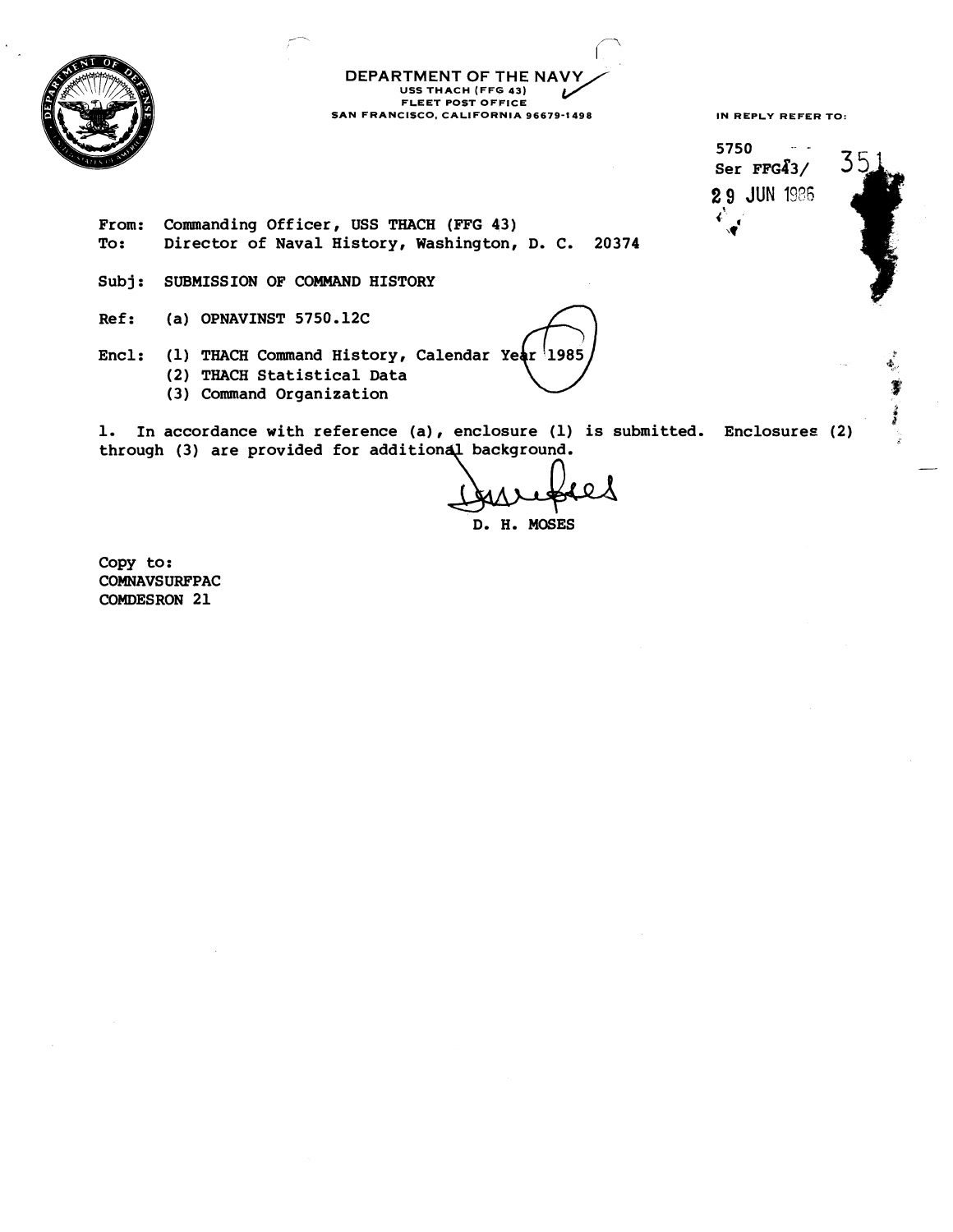#### **COMMAND HISTORY**

USS THACH (FFG 43)

### **CALENDAR YEAR 1985**

#### COMMANDING OFFICER'S NARRATIVE:

**1985 was THACH's first fully operational year as a part of Third Fleet. Starting the year in a Post-Shakedown Availability (PSA), THACH successfully completed CINCPACFLT's propulsion examining board light-off exam, certifying the engineering plant on 8 February. THACH completed Post-Shakedown Availability and moved from Todd Shipyard to Naval Station Long Beach, California on 29 March. During the Post-Shakedown Availability, THACH had the AN/SQQ-28 Acoustic Processor System, Recovery Assist Securing and Traversing System (RAST) and fin stabilizers installed, thus completing the LAMPS MK I11 Weapons System Integration. The following months emphasized crew training and shipboard inspections that included successful completion of the Training Readiness Evaluation, Refresher Training, and Operational Propulsion Plant Examination.** 

**AS THACH progressed through the training cycle, a change in both administrative commander and in homeport took place. Moving from Long Beach to San Diego on 19 July 1985, THACH was assigned from Surface \$quadron ONE to Destroyer Squadron TWENTY-ONE. Serving in Destroyer Squadron TWENTY-ONE, THACH was assigned to the USS**  NEW JERSEY Battleship Battle Group and participated in Battle Group inport training **during December 85 in preparation for her first Western Pacific deployment. The following timeline provides more detailed information concerning events which occured during 1985.**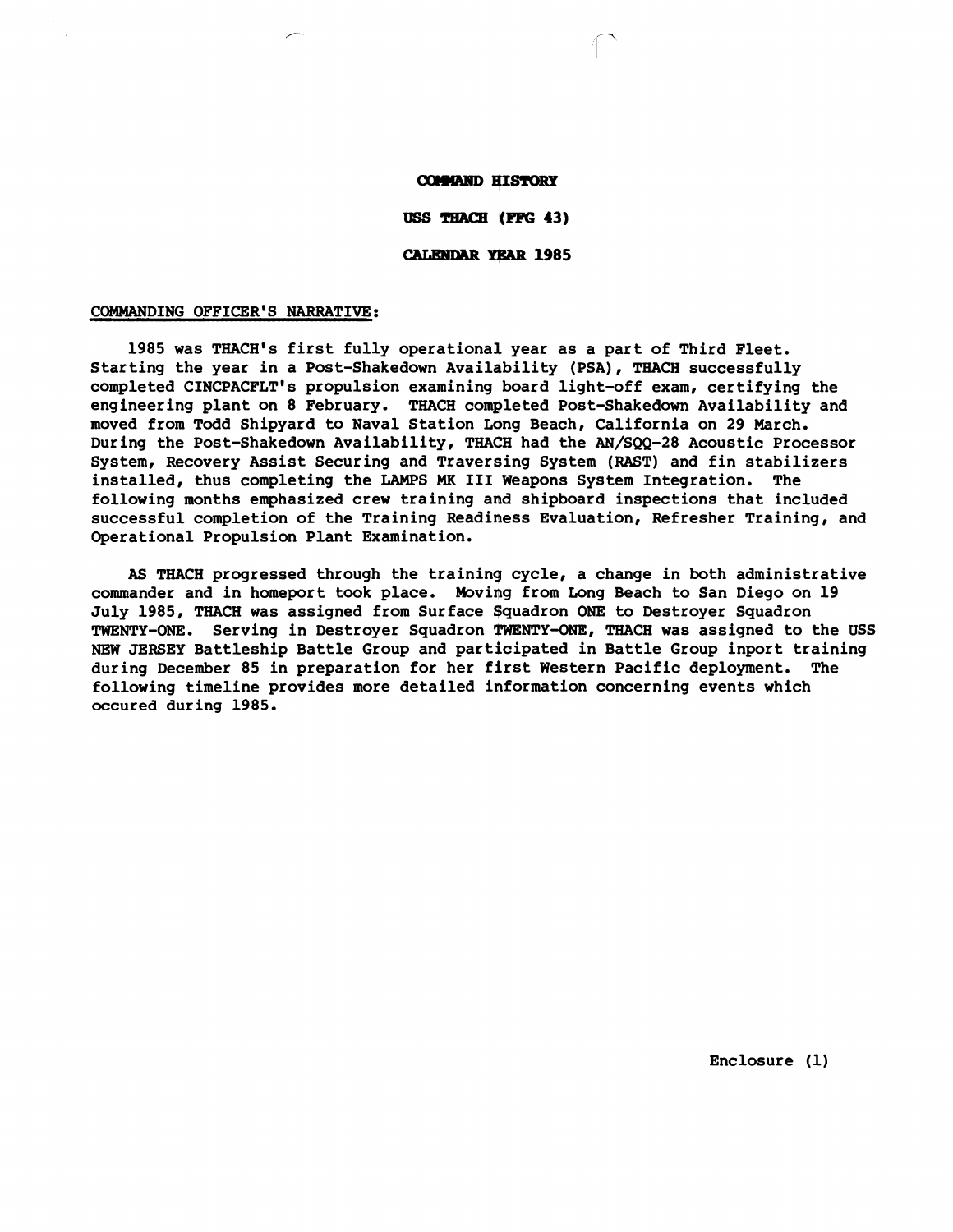#### 1985 TIMELINE

- 7-11 JAN ENGINEERING MOBILE TEAM TRAINER, PHASE 11.
- 11 JAN SPILLED APPROXIMATELY 100 GAL OF OILY WASTE DUE TO DRAIN TANK GAGE BEING TURNED OFF-OIL CONTAINED IN SKIRT AROUND SHIP. TODD SHIPYARD DISPOSAL UNIT CLEANED UP.
- 12 JAN CREW MOVED FROM TODD TRAILER COMPLEX BACK ABOARD THACH.
- 23 JAN HAD BRIEF ON SAN DIEGO FOR OUR DEPENDENTS.
- 29 JAN LOADED JP-5 FOR THE FIRST TIME (6,000 GALS).
- 1 FEB STARTED "READY AND **ABLE"** INTER DIVISIONAL COMPETITION PROGRAM.
- 7-8 FEB CINCPACFLT PROPULSION EXAMINING BOARD LIGHT-OFF EXAMINATION SUCCESSFULLY COMPLETED.
- 14 FEB AVIATION ASSIST VISIT (AAV) COMPLETED-UPGRADED TO SUCCESSFUL AVIATION READINESS EVALUATION (ARE) .
- 19-23 FEB COMBAT SYSTEMS/SYSTEMS INTEGNTION TESTING CERTIFIED SQQ-28 ACOUSTIC PROCESSOR, HELICOPTER OPERATIONS AND SINGLE AUDIO SYSTEM (SAS).
- 25 **FEB**  QMSN SELECTED FOR BOOST (1ST THACH **MAN** TO BE SO HONORED).
- 27 FEB POSTAL ASSIST VISIT.
- 8 MAR MS1 RETIRED WITH 20 YEARS SERVICE. FIRST MAN TO RETIRE FROM USS THACH.
- 11-12 MAR COMBAT SYSTEMS MOBILE TEAM TRAINER.
- 13-14 MAR DOCK TRIALS.
- 14 MAR OVERNIGHT CRUISE.
- 15 MAR COMPLETED BALLAST WORK.
- 17 MAR INCLINING EXPERIMENT. THACH'S **ONE** YEAR ANNIVERSARY OF COMMISSIONING.
- 19-21 MAR (U/W) SEA TRIALS.
- 21 MAR THACH'S FIRST RAST LANDING WITH SH-60B HELICOPTER.

 $\overline{2}$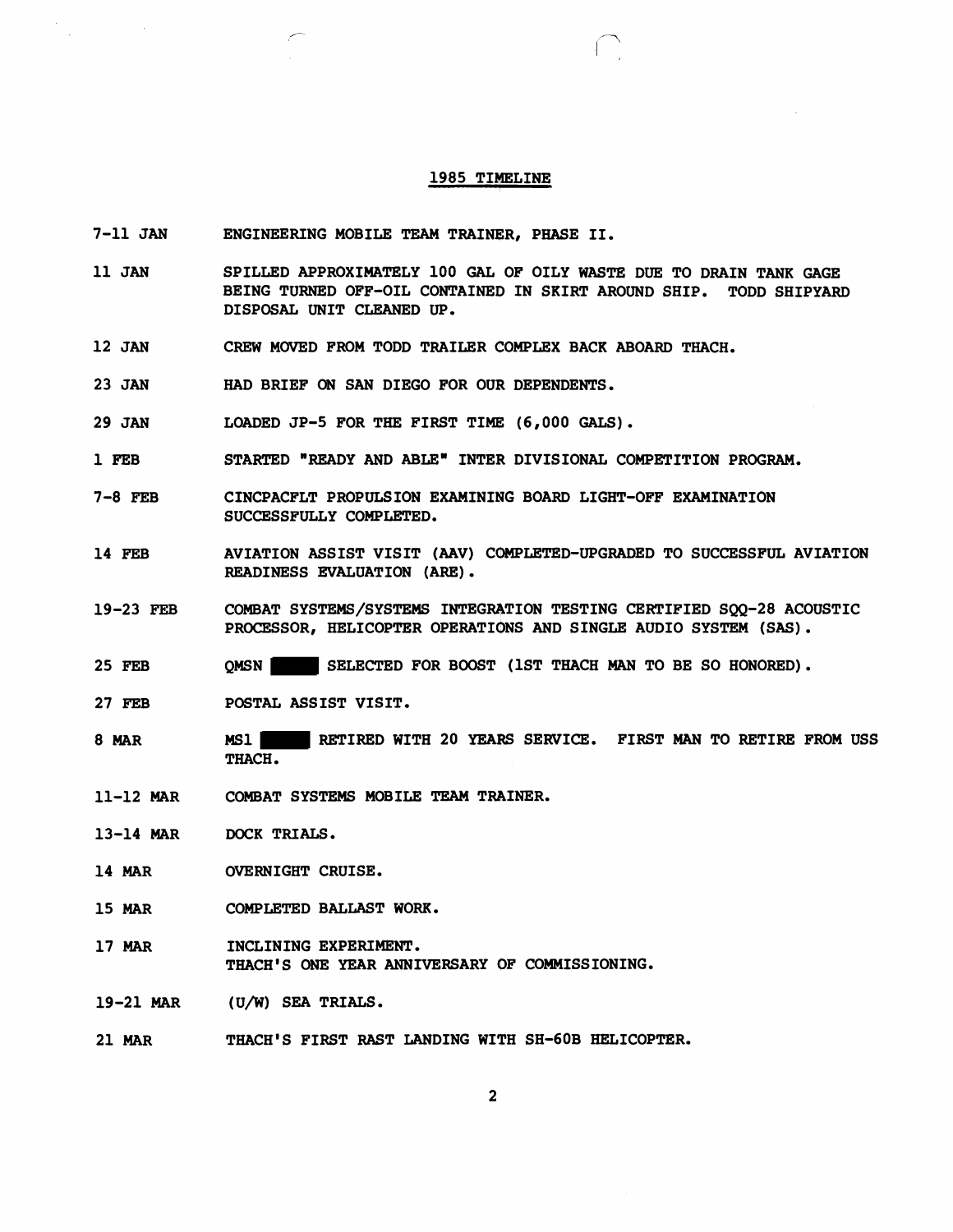- 24 MAR EM1 SURVEY CONDUCTED ABOARD.
- 26 MAR FUELED THE SHIP
- 29 MAR COMPLETED POST-SHAKEDOWN AVAILABILITY - MOVED TO NAVSTA LONG BEACH.
- 30 MAR HELD PSA COMPLETION PICNIC FOR CREWMEMBERS, FAMILIES, AND TODD WORKERS.
- 1 APR (U/W) ENROUTE SAN DIEGO/MOORED SAN DIEGO DEPERMING FACILITY.
- 1-3 APR INPORT SAN DIEGO
- 2-3 APR DEPERMING-RAN DEGAUSSING **RANGB** .
- 4 APR (U/W) ENROUTE LONG BEACH/MOORED LONG BEACH.
- 5-21 APR INPORT LONG BEACH.
- 5 APR HELD **DC** STAND-DOWN
- 8-12 APR LAMPS **MK** I11 MTTU WITH TRAINING VAN IN HANGER.
- 15-19 APR COMNAVSURFPAC 3-M ASSIST VISIT.
- 19 APR AWARDS CEREMONY - EM1 NAMED SAILOR OF THE QUARTER. E-2 DIVISION WON R AND A COMPETITION FOR FIRST QUARTER. CELEBRATED ADMIRALS THACH'S BIRTHDAY.
- 22 APR (U/W) ENROUTE SEAL BEACH/MOORED SEAL BEACH-AMMO ONLOAD.
- 22 APR (UP) ENROUTE LONG BEACH/MOORED LONG BEACH.
- 22-28 APR INPORT LONG BEACH.
- 23-26 APR RAVIR **TEAM** TRAINER ABOARD.
- 24-26 APR COLLIMATED RADARS.
- 29-30 APR (U/W) SOCAL OPS (TACTICAL MANEUVERING DRILL, DECK LANDING QUALS, GUNNERY EX, HAD UNREP WITH USNS KAWISHIWI)
- 1-2 MAY INPORT LONG BEACH.
- 2 MAY **RM1** SELECTED FOR **EEAP** (1ST **MAN** ABOARD).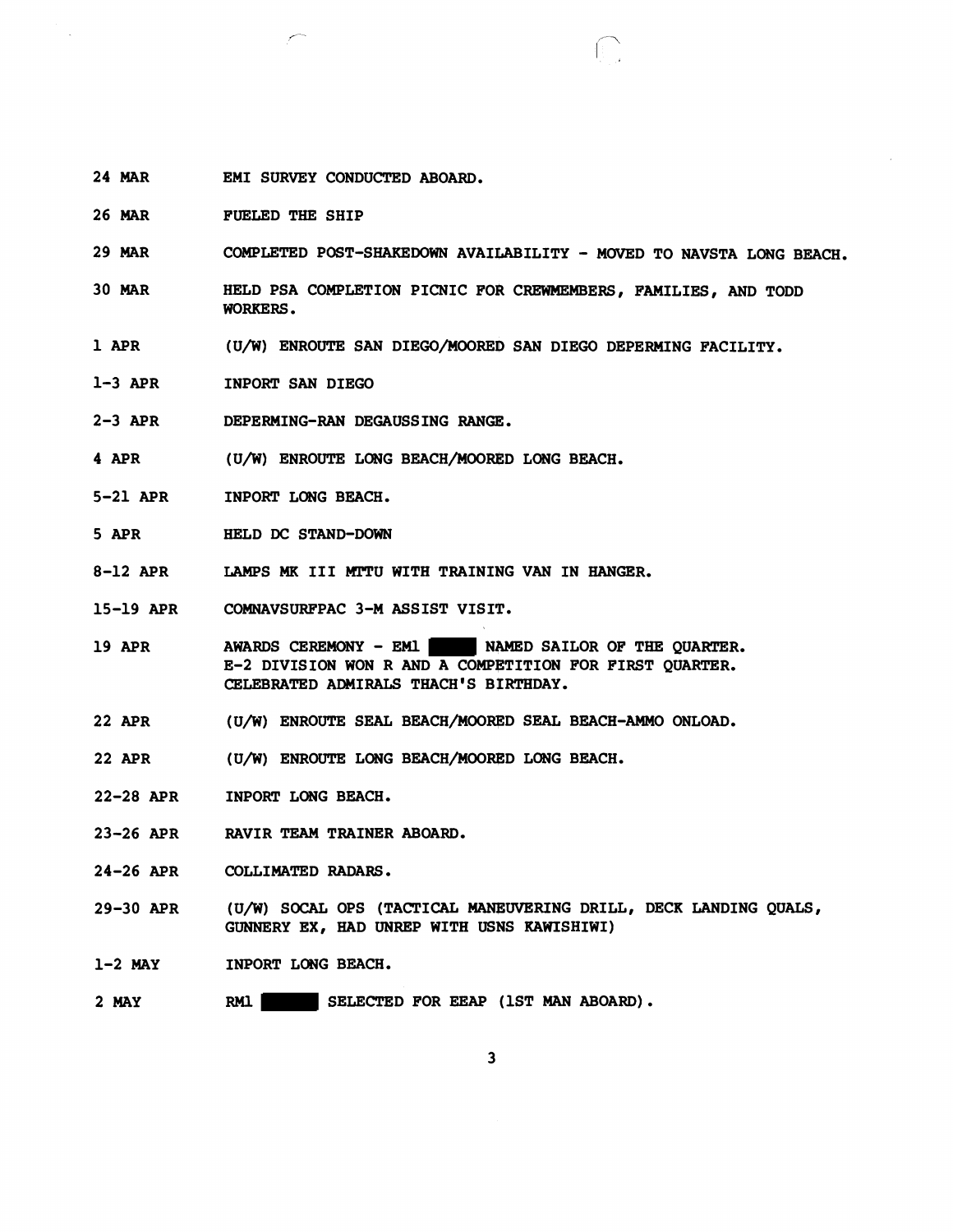- 6-10 MAY ENGINEERING MOBILE TEAM TRAINER (PHASE I).
- 8 MAY HELD COURSE ABOARD ON WRITING MORE EFFECTIVELY (APPROX 55 PEOPLE ATTENDED).
- 11 MAY PRE-TRAINING READINESS EVALUATION.
- 13 MAY HELD FIRST QUALIFICATION BOARD FOR CIC WATCH OFFICERS.
- 14-16 MAY  $(U/W)$  ISE SOCAL. SPENT EVENING ANCHORED OFF AVALON, ON SANTA CATALINA ISLAND.
- 15 MAY BURIAL AT SEA FOR TWO DECEASED NAVAL SERVICEMEN.
- 19 MAY EMBARKED ONE 1/C AND FIVE 3JC MIDSHIPMEN FOR SUMMER TRAINING.
- 21-23 MAY (U/W) ENROUTE SACRAMENTO, CALIFORNIA. EMBARKED 164 PASSENGERS AT CONCORD FOR THE TRANSIT UP THE SHIP CANAL.
- 23-27 MAY INPORT SACRAMENTO - PORT VISIT. VIP LUNCHEON IN WARDROOM ON 24 MAY. HAD TOTAL OF 6,200 VISITORS COME ABOARD.
- 28-29 MAY (U/W) ENROUTE SOCAL.
- 30-31 MAY PARTICIPATED IN READIEX 85-5.
- 30 MAY-10 JUN KERNAL USHER 85-3. AMPHIBIOUS EXERCISE. **HAD** FIRST CHAPLAIN SERVICES AT SEA USING "HOLY HELO" FROM **USS** OKINAWA. 1ST VERTREP 4 JUN FROM USS MARS. HAD BOARDING EXERCISE WITH USS **DOWN.**
- 10-13 JUN INPORT SAN DIEGO. VISITED BY CAPT CLARY COMDE\$RON 21, OUR **NEW** ISIC
- 13 JUN TRAINING READINESS EVALUATION. AT ANCHOR IN SAN DIEGO, THEN GOT UNDERWAY ENROUTE LONG BEACH.
- 14-16 INPORT LONG BEACH
- 14 JUN TRANSFERRED BMCM . 1ST COMMAND MASTER CHIEF ABOARD.
- 17-21 **JUN**  ENGINEERING MOBILE TEAM TRAINER PHASE II -  $(U/W)$  SOCAL.
- 22 JUN DEPENDENTS CRUISE. HAD 240 GUESTS.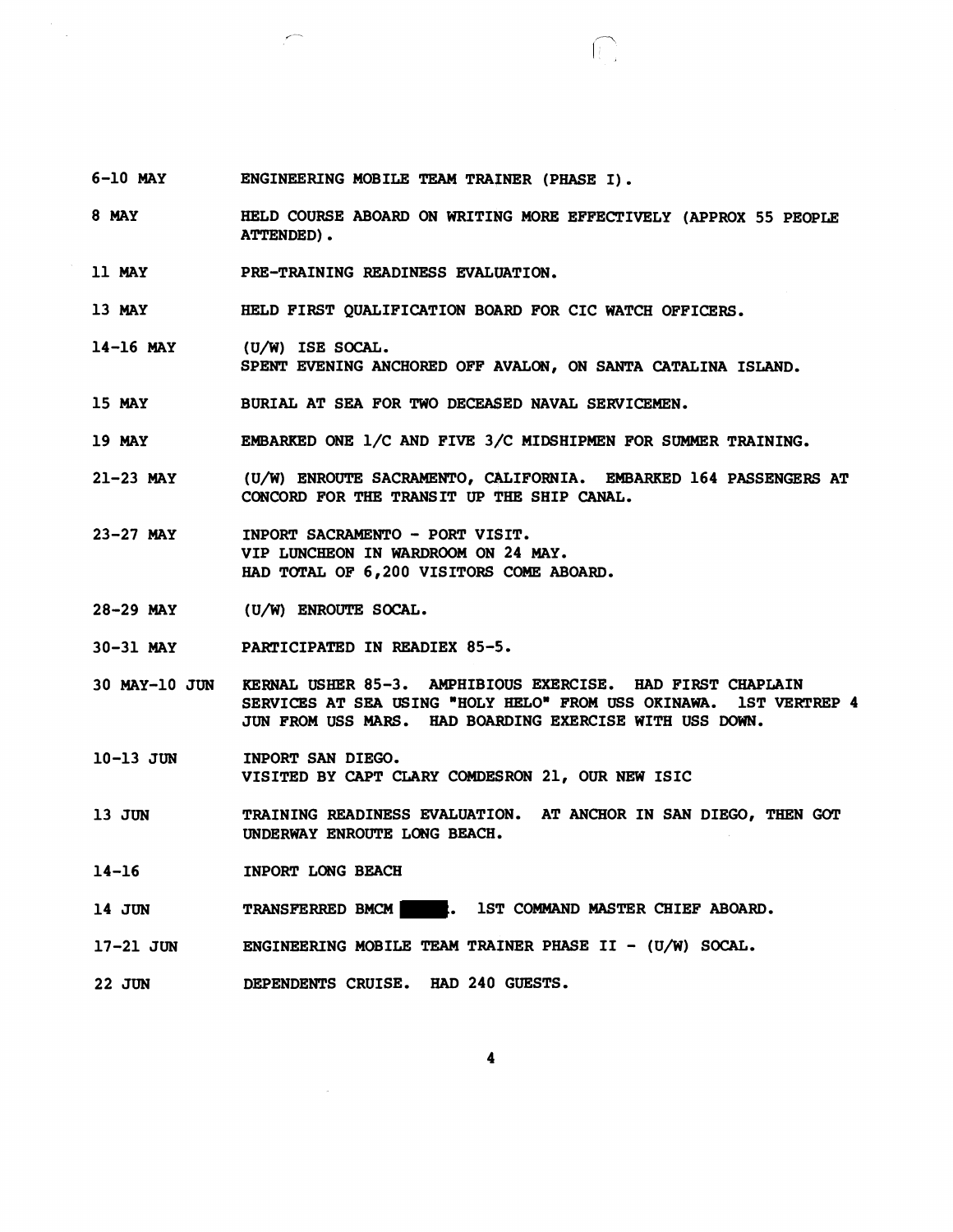- 23-30 JUN INPORT LONG BEACH.
- 24-28 JUN COMNAVSURFPAC 3-M INSPECTION.
- 24-28 JUN LAMPS **MK** I11 MTTU PHASE 11.
- 24-28 JUN **MK** 92 FCS/CIWS WHITE NOISE SURVEY.
- 24-28 JUN MISSILE MAGAZINE CORROSION INSPECTION.
- 25 JUN SMALL ARMS AMMUNITION ONLOAD.
- 1-8 JUL INPORT LONG BEACH.
- 2 JUL COMBAT SYSTEMS READINESS ASSESSMENT BY COMDESRON TWO ONE SUCCESSFULLY COMPLETED.
- 9-10 JUL U/W FOR OPERATIONAL PROPULSION PLANT EXAMINATION FROM CINCPACFLT PROPULSION EXAMINING BOARD.
- 12-16 JUN INPORT LONG BEACH.
- 14 JUL EMBARK FIRST AND THIRD CLASS MIDSHIPMEN FOR SUMMER TRAINING.
- 15 JUL CHANGE ADMINISTRATIVE COMMANDER FROM COMSURFRON ONE TO COMMANDER, DESTROYER SQUADRON TWENTY-ONE.
- 16 JUL SC-2 DIVISION WON R&A COMPETITION FOR 2ND QUARTER.
- 17-18 JUL (U/W) INDEPENDENT STEAMING IN SOCAL OP AREAS.
- 19 JUL CHANGED HOMEPORT TO SAN DIEGO.
- 19-21 JUL INPORT SAN DIEGO. EMBARKED HSL-43, DET 4 HELICOPTER DETACHMENT.
- 22-26 JUL (U/W) SOCAL OP AREAS FOR REFRESHER TRAINING BY FLEET TRAINING GROUP.
- 27-28 JUL INPORT SAN DIEGO.
- 29 JUL-2 AUG (U/W) SOCAL OP AREAS FOR REFRESHER TRAINING.
- 30 JUL LAUNCHED EXERCISE SM-1 MISSILE AGAINST TARGET DRONE.
- 31 JUL ANTI-SUBMARINE OPERATIONS WITH **HMAS** ONSLOW (SUBMARINE).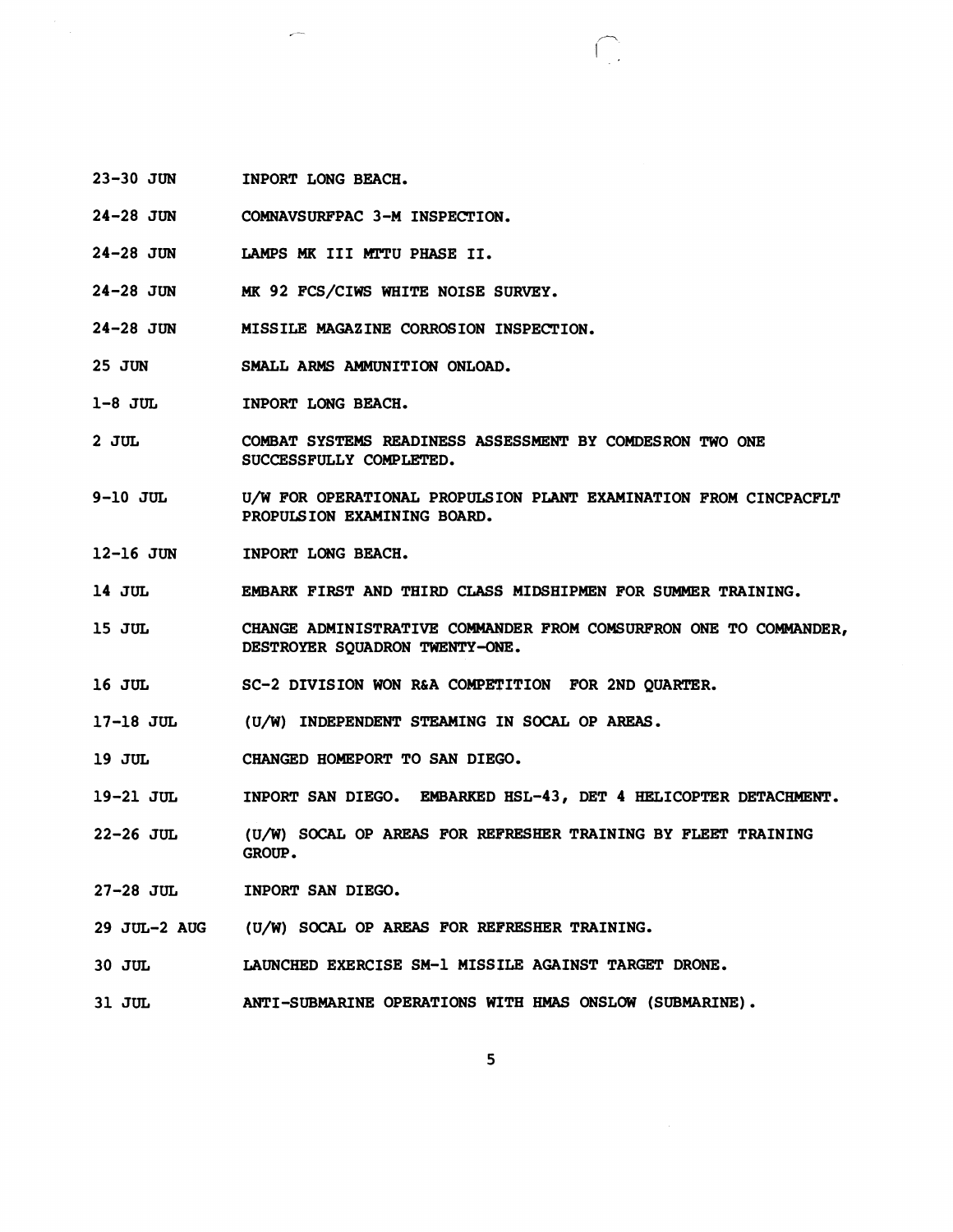- 2 AUG SURFACE GUNNERY EXERCISE AGAINST TARGET SLED, CLOSE-IN WEAPON SYSTEM (CIWS) GUNNERY EXERCISE AGAINST AIR TARGET. AIRCRAFT DROPPED TOW WIRE ON US!
- 3-4 AUG INPORT SAN DIEGO.
- 5-8 AUG (U/W) SOCAL OF OP AREAS FOR REFRESHER TRAINING.
- **7** AUG DID FIRST TOWING EXERCISE (WITH TUG PACTOW).
- 8 AUG MAJOR CONFLAGRATION DRILL.
- 9 AUG SUCCESSFULLY COMPLETED REFRESHER TRAINING (ONE DAY EARLY!).
- 9-19 AUG INPORT SAN DIEGO.
- 10 AUG LAMPS ELECTROMAGNETIC INTERFERENCE TESTING.
- 14 AUG COMCRUDESGRU ONE RADM R. A. **K.** TAYLOR VISITS SHIP.
- 15 AUG STATE CONGRESSMAN BARR FROM ARIZONA VISITS SHIP.
- 19-20 AUG (U/W) INDEPENDENT STEAMING EXERCISES IN SOCAL OP AREAS.
- 21-31 AUG INPORT SAN DIEGO.
- 21 AUG COMDESRON 21 CHANGE OF COMMAND CAPT CLARY RELIEVED BY CAPT DOLL
- 22 AUG THACH'S FIRST ENLISTED SURFACE WARFARE SPECIALIST BOARD. QUALIFIERS RMC **being a set of the contract of the contract of the contract of the contract of the contract of the contract of the contract of the contract of the contract of the contract of the contract of the contract of** GMML GMML (ETC QUALIFIED BUT HAD TO WAIT FOR MINIMUM TIME REQUIREMENT) .
- 24 AUG SHIPS PARTY.
- 26 AUG STARTED INTERMEDIATE MAINTENANCE AVAILABILITY (IMAV I) WITH SIMA SAN DIEGO.
- 28 AUG COMMANDER, DESTROYER TWENTY-ONE VISITS SHIP.
- 3 SEP AVCM HUIE, PACFLT MASTER CHIEF VISITS SHIP.
- 3-30 SEP IMAV I WITH SIMA SAN DIEGO. SNAP I1 INSTALLED.
- 3-6 SEP NAVY FOOD MANAGEMENT TEAM VISIT.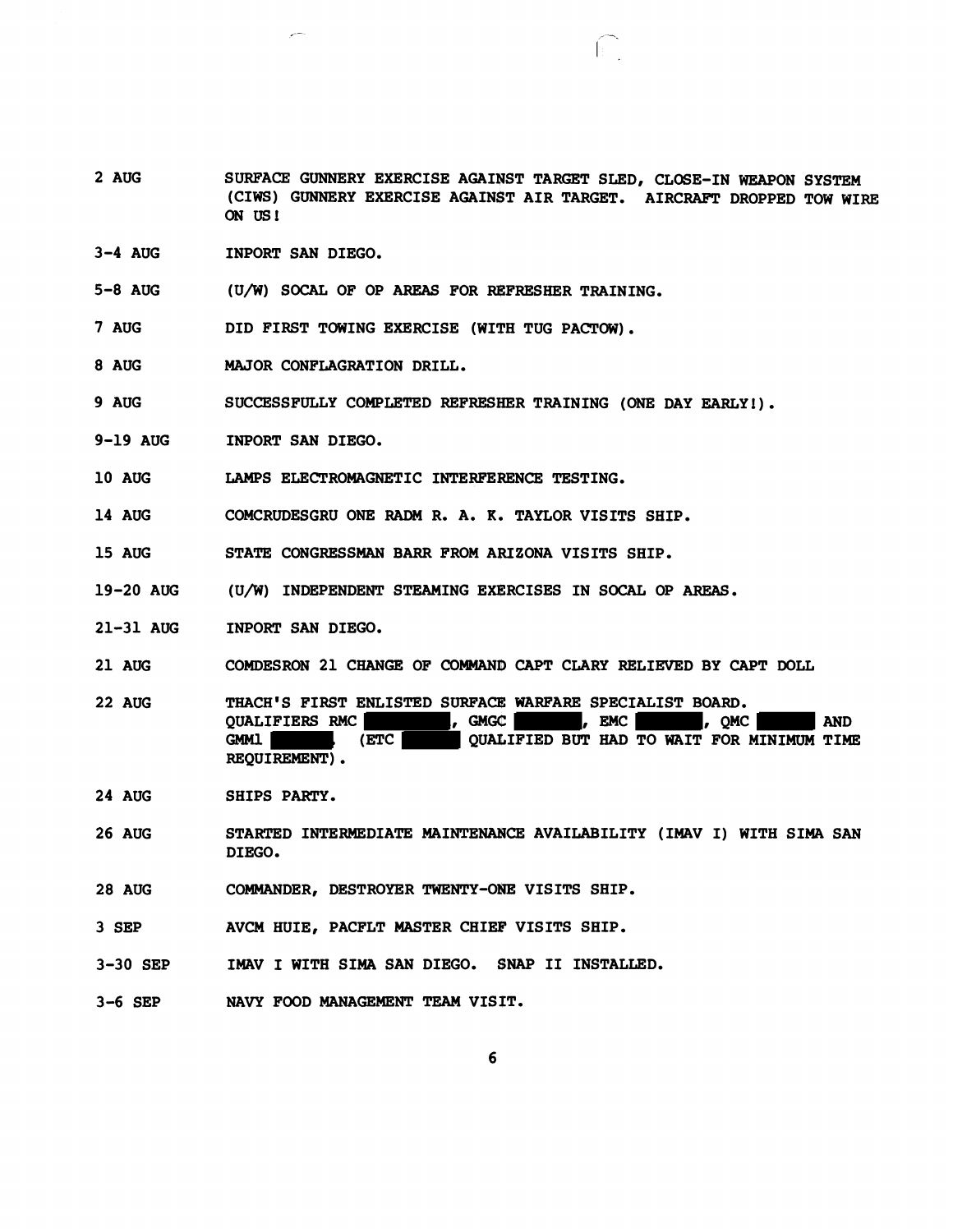9-13 SEP RAVIR TEAM TRAINER.

17 SEP FROCKING CEREMONY FOR CHIEF PETTY OFFICERS SELECTED.

17 SEP COMMANDER, DESTROYER SQUADRON TWENTY-ONE **DAMAGE** CONTROL ASSESSMENT.

25 SEP SAN DIEGO ORIENTATION BRIEF FOR FAMILIES (AT FSC SAN DIEGO).

30 SEP-4 OCT LAMPS **MK** I11 MPTU PHASE I1 ABOARD.

 $1-4$  OCT COMNAVSURFPAC DIESEL INSPECTION.

 $3$  OCT COMMANDER, CRUISER-DESTROYER SQUADRON ONE AND COMMANDER, DESTROYER SOUADRON TWENTY-ONE OBSERVES LAMPS MK III MTTU.

7-11 OCT COMBAT SYSTEMS READINESS TEST (CSRT) .

10 OCT (U/W) SOCAL OP AREAS WIIILE CONDUCTING CSRT.

- 11-14 OCT INPORT SAN DIEGO.
- 15-18 OCT (U/W) INDEPENDENT STEAMING IN SOCAL OP AREAS.
- 15 OCT UNREP WITH USNS KAWISHIWI.
- 16 OCT DK1 NAMED SAILOR OF THE QUARTER (SENIOR), **QM3** NAMED SAILOR OF THE QUARTER (JUNIOR).
- 18 OCr AMMUNITION ONLOAD NORTH ISLAND.
- 19-20 OCT INPORT SAN DIEGO.
- 21-24 OCT (U/W) INDEPENDENT STEAMING IN SOCAL OP **AREAS.**  ANCHOReD OFF AVALON FOR LIBERTY ON 22 OCT.
- 25 OCT-3 NOV INPORT SAN DIEGO.
- COMDESRON TWENTY-ONE BREAKS FLAG IN AND STAFF MOVES ABOARD TO **WORK**  25 OCT-1 NOV FROM TACTAS SPACES.
- 28 OCT COMMANDER, CRUISER DESTROYER GROUP ONE SECURITY ASSIST VISIT.
- $4-8$  NOV UNDERWAY SOCAL OP AREAS.
- 4-6 NW FIRST MARINE RECON COMPANY ONBOARD TO CONDUCT BEACH INSERTION EXERCISES. (LIVES IN PORT HELO HANGAR). SHIP **LAUNCRES** THEIR **4** RUBBER BOATS SEVERAL TIMES.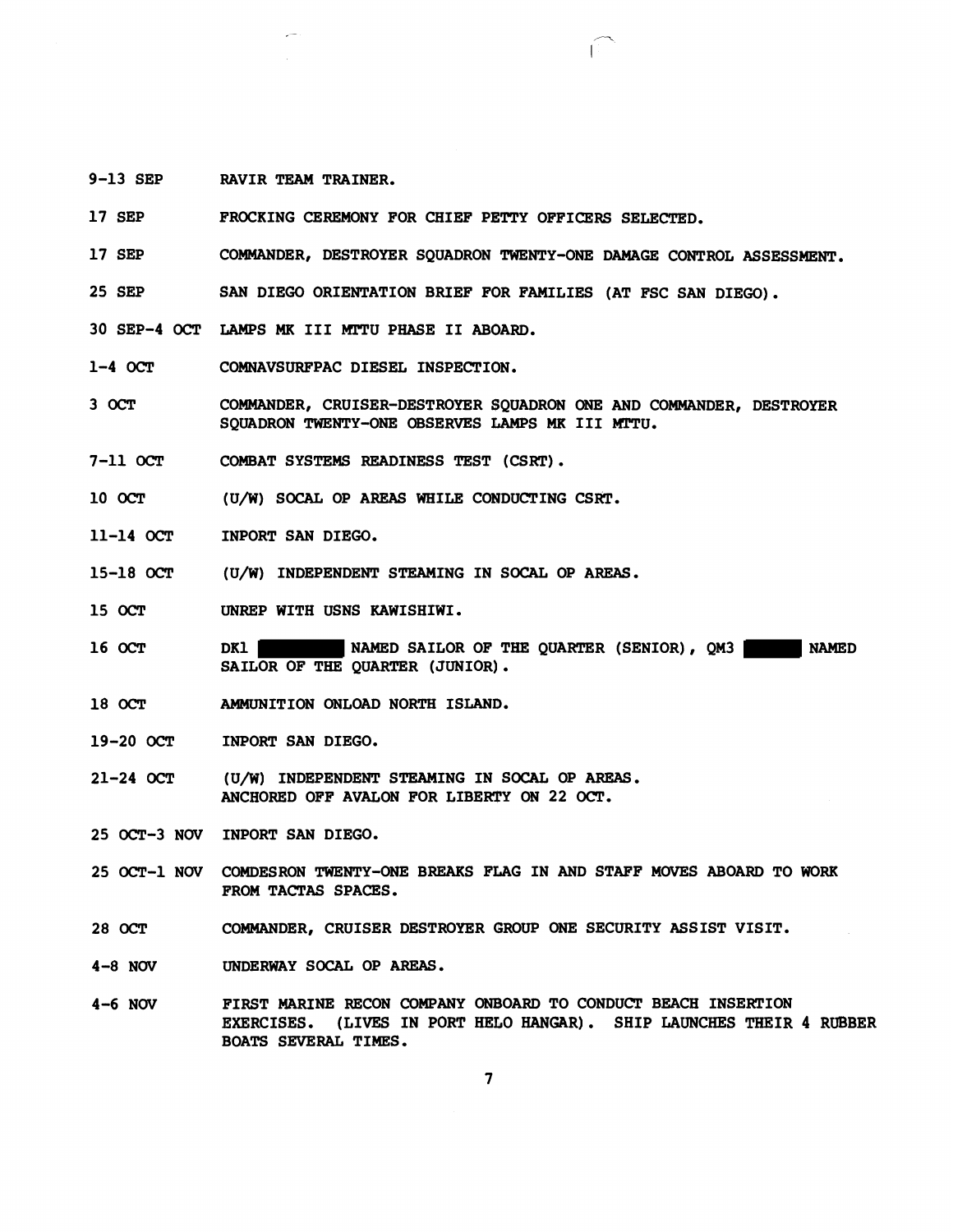- 7 NOV FORACS AND SSRNM AT WILSON **COVE.**
- 8-15 NOV INPORT SAN DIEGO.
- 12 NOV LCDR KYSAR-PROSPECTIVE EXECUTIVE OFFICER REPORTS FOR DUTY.
- 16-17 NOV VISIT SHIP AT BROADWAY PIER SAN DIEGO. HAD TOTAL OF 1998 VISITORS ABOARD.
- 18-21 NOV (U/W) ENROUTE VALLEJO, CA.
- 19 NOV CONDUCTED FULL POWER TRIAL.
- 21-24 NOV PORT VISIT VELLEJO, **CA.** TOOK 30 GUESTS UP-BAY FROM PT. MOLATE TO VALLEJO. HAD 600 VISITORS OVER A RAINY WEEKEND ONCE THERE.
- 25-26 NOV (U/W) ENROUTE SAN DIEGO.
- 27-30 NOV INPORT SAN DIEGO.
- 2-3 DEC SUPPLY MANAGEMENT INSPECTION (PASSED!).
- 2-5 DEC COMNAVSURFPAC **MK** 75, 76MM GUN INSPECTION.
- 2-5 DEC BATTLE SHIP SURFACE ACTION GROUP ASW/ASW TRAINER.
- 4-5 DEC WATERFRONT CORRECTION ACTION PROGRAM **(WCAP).**
- 6 DEC PERSONNEL INSPECTION OF ENGINEERING DEPARTMENT.
- 9-10 DEC (U/W) ISE SOCAL.
- 9-20 DEC LAMPS **MK** I11 ELECTRONIC WARFARE **TEAM** TRAINER.
- 10-31 DEC INPORT SAN DIEGO.
- 12-13 DEC COMMAND INSPECTION BY DESTROYBR SQUADRON TWENTY-ONE.
- 16 DEC HELD 2ND ANNUAL THACH CHRISTMAS PARTY AT CPO CLUB, NAVSTA 32ND ST.
- 16-20 ASW PHASE 11 TEAM TRAINING.
- 21 DEC HAD CHILDREN'S CHRISTMAS PARTY **ON** MESS DECKS.
- 23-31 DEC CHRISTMAS LEAVE AND UPKEEP PERIOD.

Enclosure (1)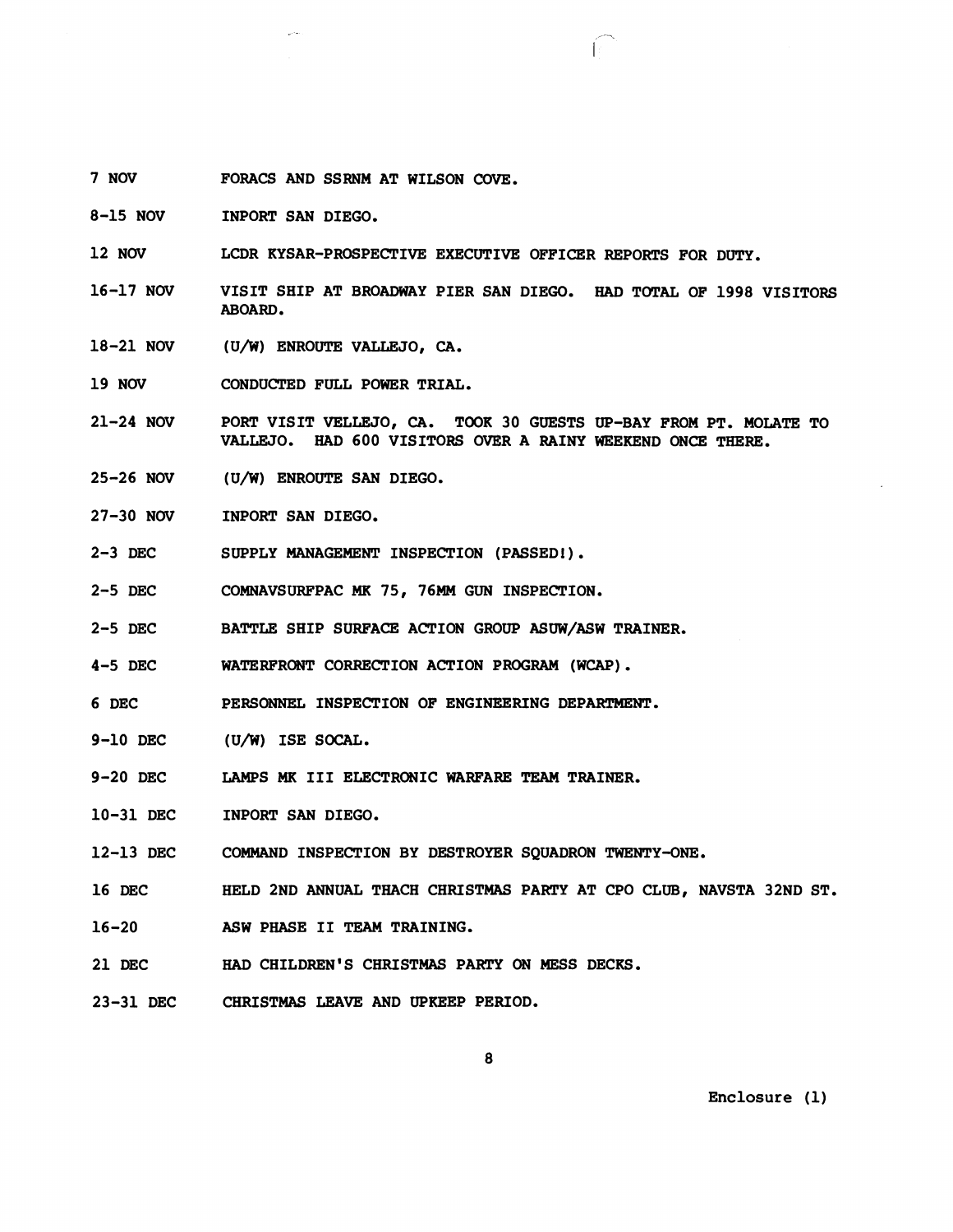# RETENTION STATISTICS FOR 1985:

 $\omega$  .

 $\sim 10$ 

| <b>REENLISTMENTS:</b>          | 18                      |                 |
|--------------------------------|-------------------------|-----------------|
| <b>ADVANCEMENTS:</b>           | <b>ENLISTED</b>         | <b>OFFICERS</b> |
|                                | 83                      | 5               |
| <b>DISCHARGE:</b>              | 14                      |                 |
| <b>RETIREMENTS:</b>            | $\overline{2}$          |                 |
| AMMUNITION EXPENDED:           |                         |                 |
|                                | <b>ROUNDS</b>           |                 |
| 12 GAUGE SHOT GUN              | 480                     |                 |
| $7.62MM (M-14)$                | 1251                    |                 |
| $7.62MM (M-60)$                | 1000                    |                 |
| .45 CALIBER BALL               | 2575                    |                 |
| 50 CALIBER                     | 2650                    |                 |
| 40MM HE-PD (GRENADES)          | $\overline{\mathbf{4}}$ |                 |
| 20MM (CIWS)                    | 1700                    |                 |
| 76MM BL & P                    | 161                     |                 |
| 76MM HE-IR                     | 69                      |                 |
| 76MM HE-PD                     | 36                      |                 |
| GRENADES, HAND                 | 6                       |                 |
| SM-1 GUIDED MISSILE (EXERCISE) | ı                       |                 |
| MK 46 TORPEDOS (EXERCISE)      | $\overline{2}$          |                 |
| SHIPS EVOLUTIONS:              |                         |                 |
| UNDERWAY REPLENISHMENTS        | 7                       |                 |
| HELICOPTER LAUNCHES/RECOVERIES | 1166                    |                 |
| A10 munnium oppoimium Houng    | $\sqrt{2}$              |                 |

 $\curvearrowleft$ 

| HELICOPTER LAUNCHES/RECOVERIES<br>GAS TURBINE OPERATING HOURS | TTOD<br>$GTE$ $A$ .<br>- 803<br>GTE $#B: 689$ |  |
|---------------------------------------------------------------|-----------------------------------------------|--|
| GALLONS OF FUEL OIL CONSUMED (F-76)                           | 526,518                                       |  |